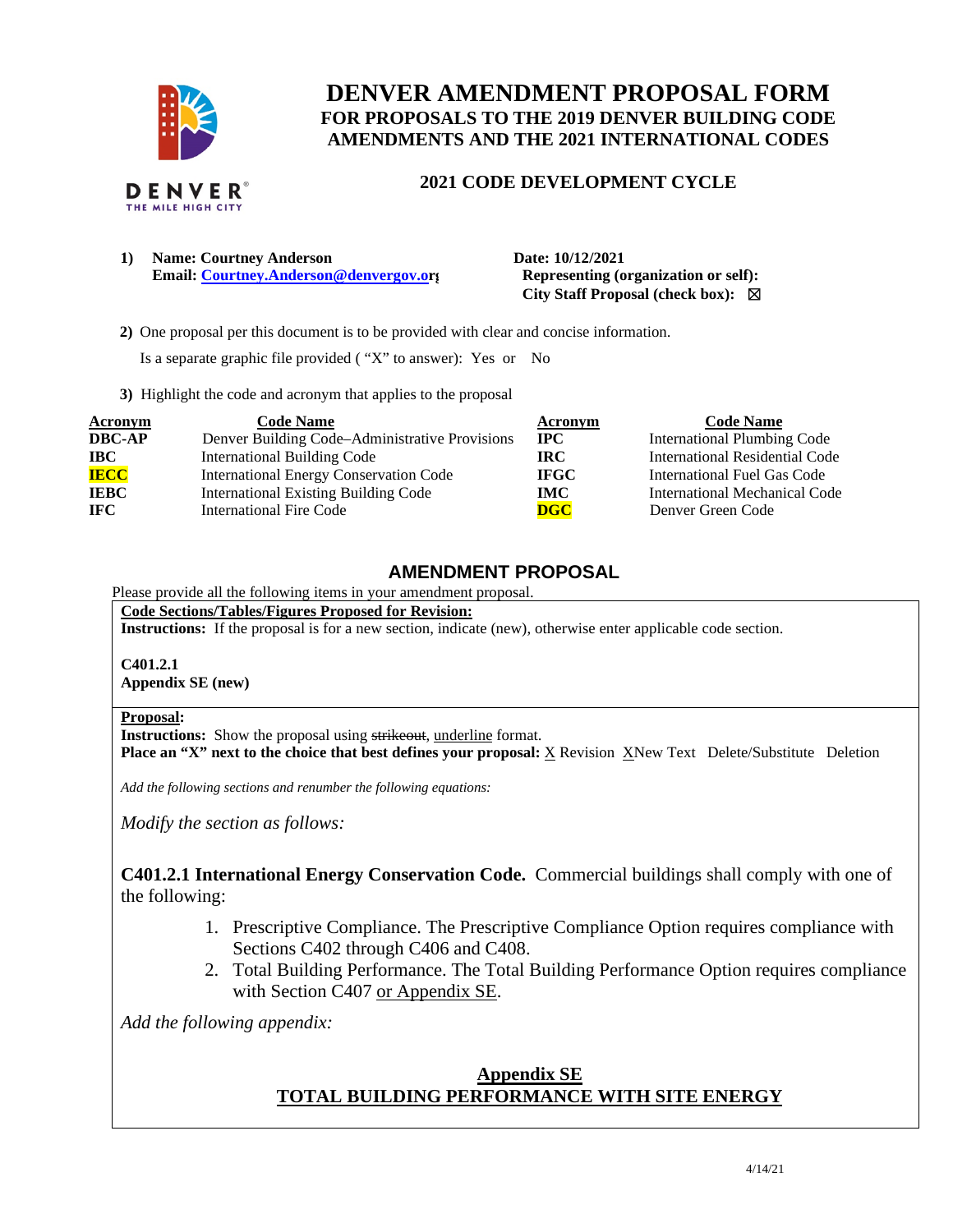**SE101 Scope.** This section establishes criteria for demonstrating compliance using total building performance utilizing site energy in accordance with option c of section 4.2.1.1 of ANSI/ASHRAE/IESNA 90.1.

**SE101.1 Relationship to Energize Denver.** The requirements of this section are intended to support the *buildings'* future compliance with the requirements of the Energize Denver Building Energy Performance Requirements when the *building* is operated efficiently.

**SE102 Mandatory requirements.** *Buildings* complying with this appendix shall comply with section C407.2.

**SE103 Compliance based on site energy.** *Buildings* shall comply with option c: Normative Appendix G, "Performance Rating Method" of section 4.2.1.1 of ANSI/ASHRAE/IESNA 90.1 as modified by this section.

**SE103.1 Terms.** For the purposes of compliance with this appendix, terminology in ANSI/ASHRAE/IESNA 90.1 shall be modified as follows:

- 1. Replace references to energy cost with references to site energy in Sections G1.2.2, G1.3.2, G2.1, G2.5 and G2.4.2 section heading.
- 2. *baseline building performance* shall be defined as *"*the annual site *energy* for a *building* design intended for use as a baseline for rating above-standard design or when using the *Performance Rating Method* as an alternative path for minimum standard compliance in accordance with Section 4.2.1.1."
- 3. *proposed building performance* shall be defined as *"*the annual site *energy* calculated for a *proposed design*."

**SE103.2 Section 4.2.1.1.** Section 4.2.11 shall be replaced with the following:

*Buildings* shall comply with the provisions of Appendix G of ANSI/ASHRAE/IESNA 90.1, "Performance Rating Method." The Performance Site Energy Index (PSEI) shall be less than or equal to the Performance Site Energy Index Target (PSEI<sub>t</sub>) when calculated in accordance with the following:

 $PSEI_t$  = [BBUSE + (BPF x BBRSE)] / BBP

where

PSEI = Performance Site Energy Index calculated in accordance with section G1.2. BBUSE = baseline *building* unregulated site energy, the portion of the annual site energy of a baseline building design that is due to unregulated energy use. BBRSE = baseline *building* regulated site energy, the portion of the annual site energy of a baseline building design that is due to regulated energy use. BPF = *building* performance factor from table se103.2. for building area types not listed in table se103.2 use "all others." where a building has multiple building area types, the required bpf shall be equal to the area-weighted average of the building area types. BBP = baseline *building* performance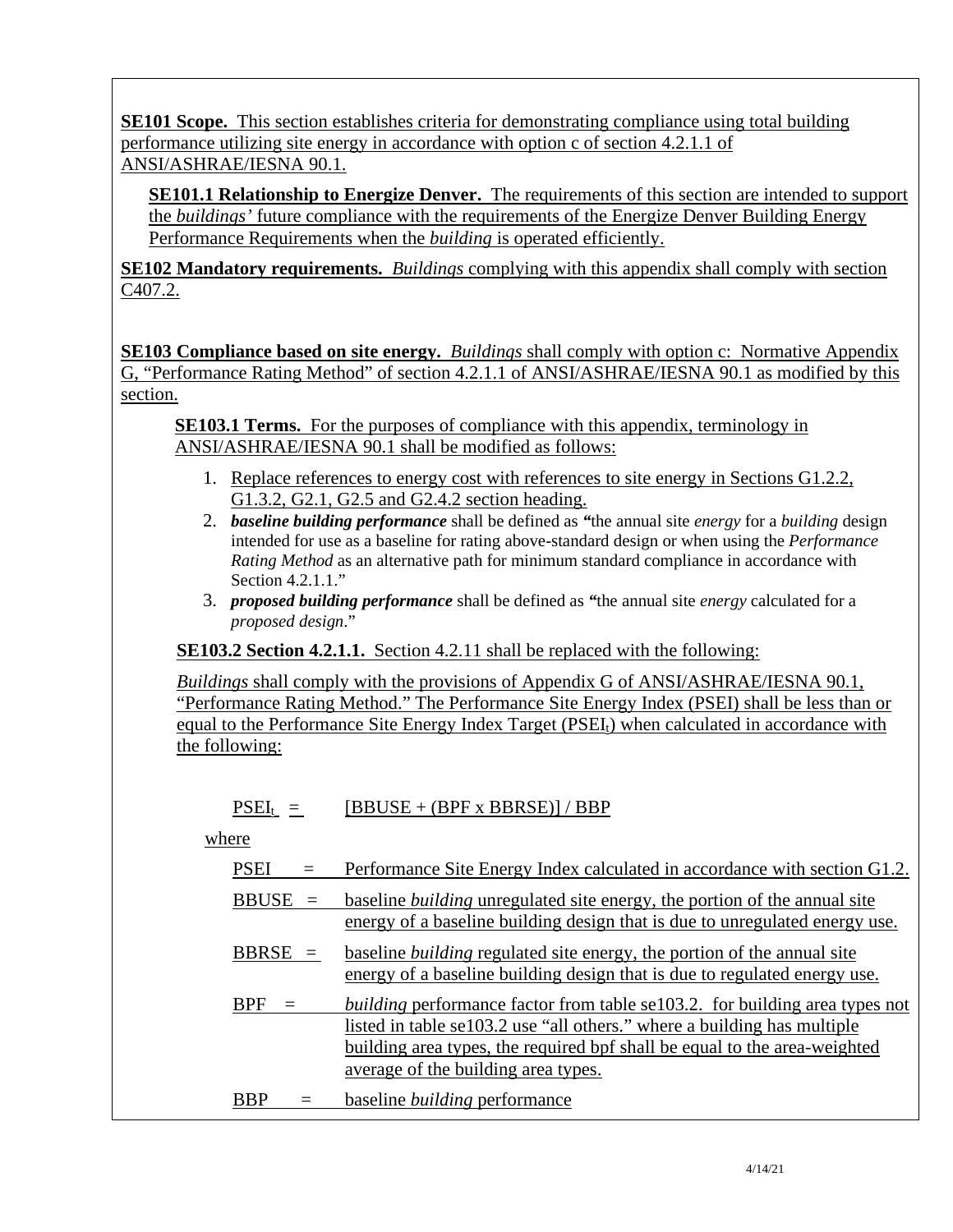| <b>PBP</b>                                                                                 | $\equiv$ | <i>proposed building performance</i> , including the reduced, annual purchased site |  |  |
|--------------------------------------------------------------------------------------------|----------|-------------------------------------------------------------------------------------|--|--|
| <i>energy</i> cost associated with all <i>on-site renewable energy</i> generation systems. |          |                                                                                     |  |  |

BBPnre = *proposed building performance* without any credit for reduced annual *energy*  from *on-site renewable energy* generation systems.

When (PBPn*re* – PBP)/BBP > 0.10, new *buildings*, *additions* to *existing buildings*, and/or *alterations* to *existing buildings* shall comply with the following:

PSEI + [(PBP*nre* – PBP)/BBP] – 0.010< PSEI*<sup>t</sup>*

**SE103.3 Building performance factors.** Table 4.2.1.1 Building Performance Factor (BPF) shall be replaced with Table SE103.3.

| <b>Building Type</b> | All-electric<br><i>properties</i> | All other<br>buildings |
|----------------------|-----------------------------------|------------------------|
| Multifamily (R-2)    | 0.71                              | 0.59                   |
| Hotel/Motel $(R-1)$  | 0.7                               | 0.59                   |
| Healthcare/Hospital  | 0.73                              | 0.63                   |
| Office (Group B)     | 0.59                              | 0.51                   |
| Restaurant           | 0.75                              | 0.63                   |
| Retail (Group M)     | 0.58                              | 0.48                   |
| School (Group E)     | 0.69                              | 0.59                   |
| Warehouse (Group S)  | 0.4                               | 0.33                   |
| All Other            | 0.64                              | 0.54                   |

### **TABLE SE103.3 BUILDING PERFORMANCE FACTOR (BPF)**

**SE103.4 Process load metering.** *Process loads* that are categorized as *unregulated energy use* for the purposes of Normative Appendix G shall be metered separately from the rest of the *building* with meters or other measurement devices that comply with section C405.12.3.

**SE103.5 Section G1.2.2.** Section G1.2.2 shall be replaced with the following:

The performance of the *proposed design* is calculated in accordance with provisions of this appendix using the following formula:

> Performance Site *Energy* Index = *Proposed building performance/Baseline building performance*

Both the *proposed building performance* and the *baseline building performance* shall include all end-use load components within and associated with the *building* when calculating the Performance Site *Energy* Index.

**SE103.6 Section G1.3.2.** Items a. and p. in Section G1.3.2 shall be replaced as follows:

a. The following documentation shall be submitted to the *rating authority*: The *simulation program* used, the version of the *simulation program*, and the results of the *energy*  analysis including the calculated values for the baseline *building* unregulated site *energy*  (BBUSE), baseline *building* regulated site *energy* (BBRSE), *Building* Performance Factor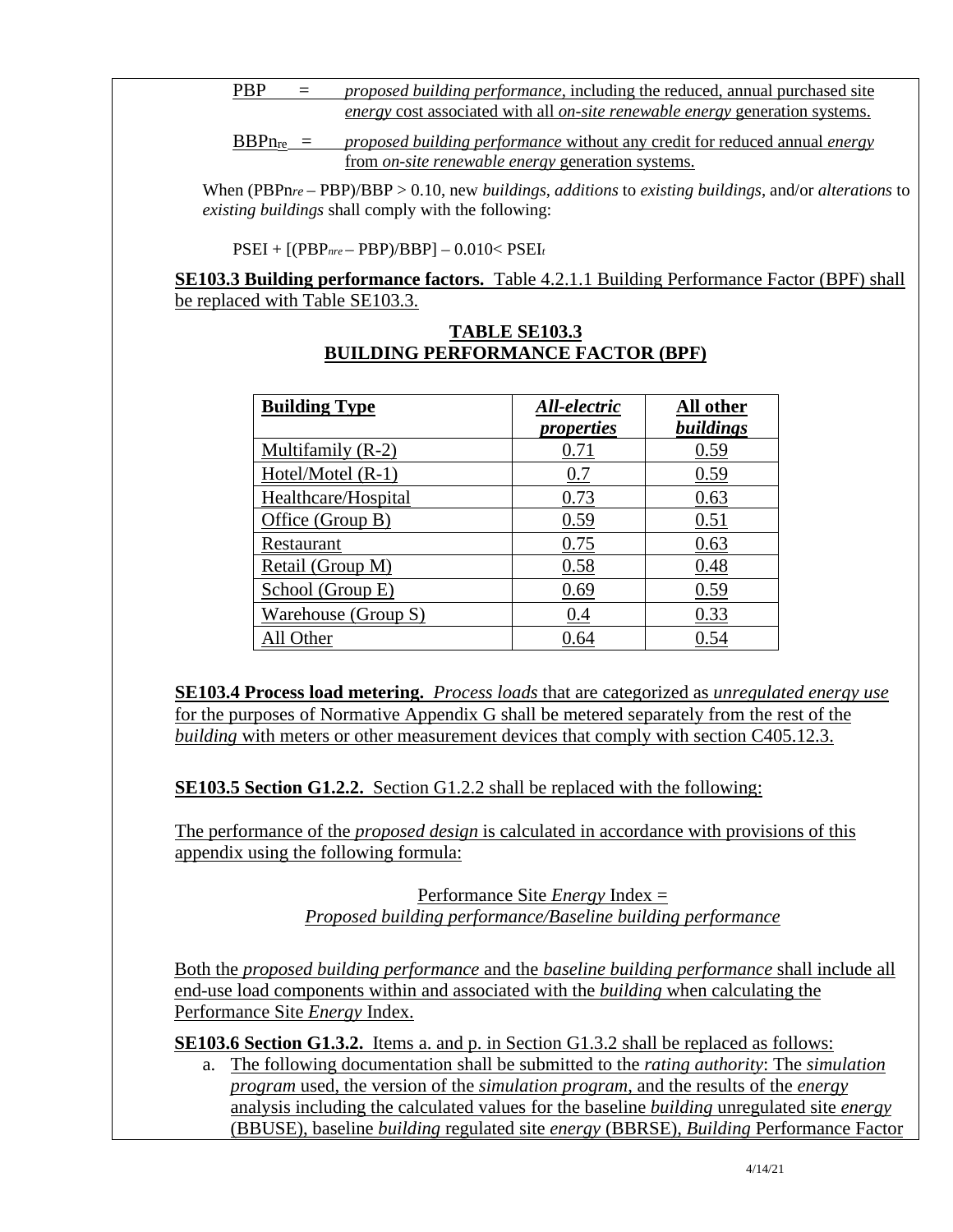(BPF), *baseline building performance*, the *proposed building performance*, Performance Site *Energy* Index (PSEI), and Performance Site *Energy* Index Target (PSEIt).

p. For any exceptional calculation methods employed, document the predicted *energy*  savings by *energy* type, the site *energy* savings, a narrative explaining the exceptional calculation method performed, and theoretical or empirical information supporting the accuracy of the method.

**SE103.7 Section G2.4.2.** Section G2.4.2 shall be renamed "Annual Site Energy." The informative note for sections G2.4.2 and G2.4.2.2 shall be removed. The first sentence in section G2.4.2. shall be replaced with the following:

Site energy shall be calculated in accordance with the following:

- 1. 3,412 BTU per kWh of electricity
- 2. 100,000 BTU per therm of natural gas

**SE103.8 Section G2.5.** Section G2.5, item e shall be replaced with the following:

The Performance Site *Energy* Index calculated with and without the exceptional calculation method.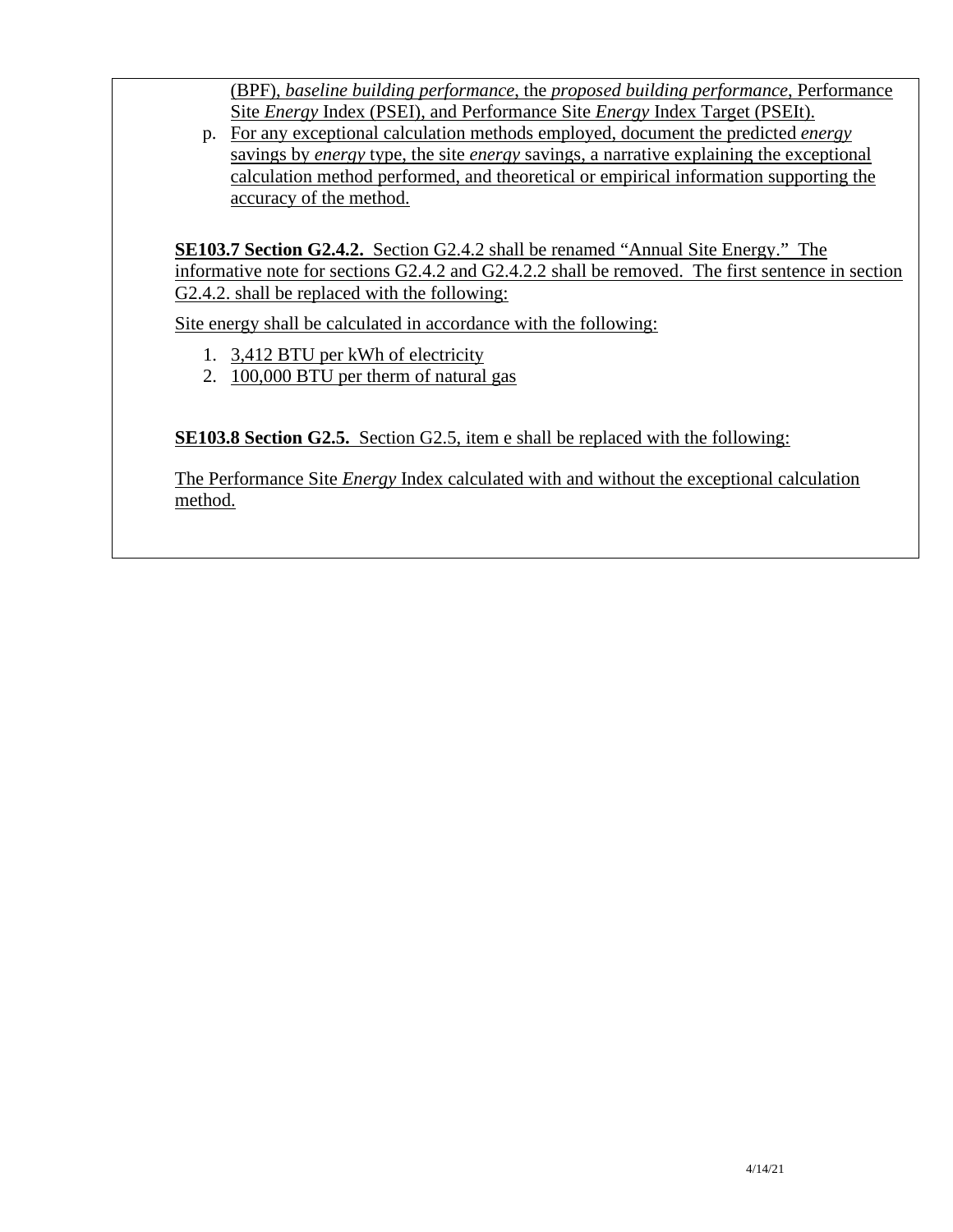#### **Supporting Information (Required):**

All proposals must include a written explanation and justification as to how they address physical, environmental, and/or customary characteristics that are specific to the City and County of Denver. The following questions must be answered for a proposal to be considered.

**Purpose**: What does your proposal achieve?

This proposal adds an option to use site energy as the energy metric in the modeling compliance path of ASHRAE 90.1 Appendix G to support the electrification of projects.

**Reason**: Why is your proposal necessary?

"Denver's Net Zero Energy (NZE) New Buildings & Homes Implementation Plan" includes a goal to transition new Denver buildings to allelectric design. However, ASHRAE 90.1 Appendix G uses energy cost as the energy metric for modeling. Due to very inexpensive costs for natural gas in Denver, this creates a significant barrier to electrification for Denver projects that pursue modeled performance-based code compliance. The inexpensive gas disadvantages electric equipment, effectively making it harder to comply with the code with electric equipment, even when that equipment is significantly more efficient that their gas counterparts.

The 2019 Denver Energy Code partially addressed this issue by including a source energy-based option for modeling developed by the Pacific Northwest National Lab. This limited the advantage of natural gas but did not eliminate it. At the time, site energy options were not available because there was not a site energy approach for the new modeling method in 90.1-2016. For the 2021 DEC, PNNL has been able to develop a set of site energy-based building performance factors (BPFs) that can be used with Appendix G. Utilizing site energy eliminates the substantial advantage inexpensive gas gives gas equipment in Denver projects.

**Substantiation**: Why is your proposal valid? (i.e. technical justification)

This proposal adds an additional option for using site energy in Appendix G. It is an option, so the energy cost metric is still available. The equations and BPFs are added to the new Section C407 that is being proposed for the DEC to modify 90.1 Appendix G for use in Denver.

In order to minimize the changes required to Appendix G to convert energy cost terminology to site energy terminology, the proposal uses a terminology management method already used in Appendix G. Appendix G has a provision that states that when Appendix G is used for code compliance, all instances of "rating authority" shall be replaced with code official. This proposal does a similar thing by stating that all references to "proposed building performance" shall be replaced with "proposed design site energy" and all references to "baseline building performance" shall be replaced with "baseline building design site energy."

The Performance Cost Index (PCI) calculation utilized for Appendix G assumes energy cost in the terminology. Therefore, this proposal also creates a new equation and set of equations for calculating a performance target that is based on site energy terminology.

**Bibliography and Access to Materials** (as needed when substantiating material is associated with the amendment proposal):

**None**

**Other Regulations Proposed to be Affected** 

**\*For proposals to delete content from the 2019 Denver Green Code in conjunction with adding it to other mandatory Denver codes and/or regulations, only.**

Please identify which other mandatory codes or regulations are suggested to be updated (if any) to accept relocated content. **None** 

#### **Referenced Standards:**

List any new referenced standards that are proposed to be referenced in the code. **None** 

**Impact:** 

How will this proposal impact cost and restrictiveness of code? ("X" answer for each item below)